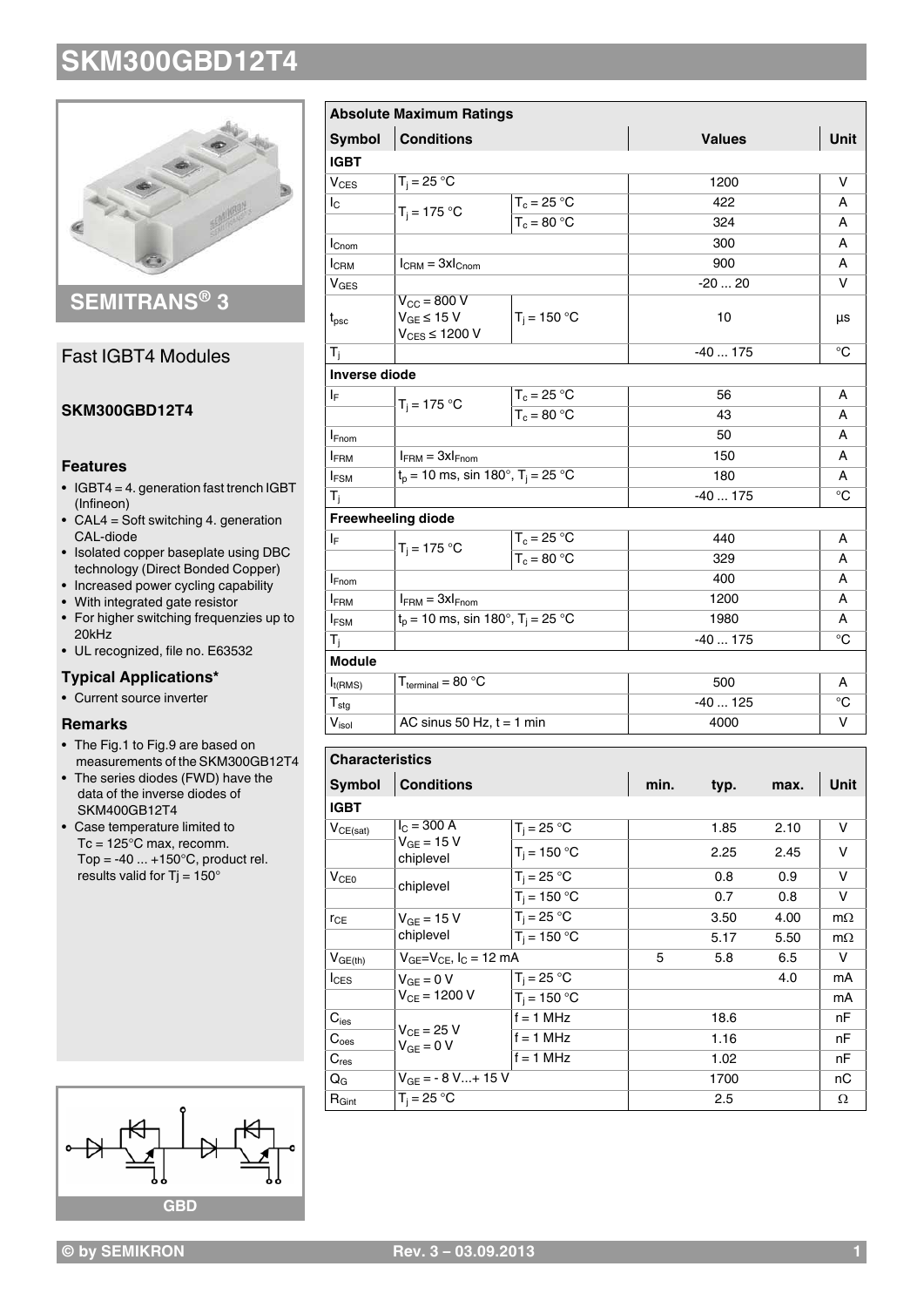

## **SEMITRANS® 3**

## Fast IGBT4 Modules

## **SKM300GBD12T4**

### **Features**

- $\bullet$  IGBT4 = 4. generation fast trench IGBT (Infineon)
- $\bullet$  CAL4 = Soft switching 4. generation CAL-diode
- Isolated copper baseplate using DBC technology (Direct Bonded Copper)
- Increased power cycling capability
- With integrated gate resistor
- For higher switching frequenzies up to 20kHz
- UL recognized, file no. E63532

## **Typical Applications\***

• Current source inverter

### **Remarks**

- The Fig.1 to Fig.9 are based on measurements of the SKM300GB12T4
- The series diodes (FWD) have the data of the inverse diodes of SKM400GB12T4
- Case temperature limited to Tc = 125°C max, recomm. Top =  $-40$  ...  $+150^{\circ}$ C, product rel. results valid for Tj =  $150^\circ$

| <b>Characteristics</b>     |                                                                                   |                 |      |      |       |           |
|----------------------------|-----------------------------------------------------------------------------------|-----------------|------|------|-------|-----------|
| <b>Symbol</b>              | <b>Conditions</b>                                                                 |                 | min. | typ. | max.  | Unit      |
| $t_{d(on)}$                | $V_{CC}$ = 600 V                                                                  | $T_i = 150 °C$  |      | 200  |       | ns        |
| $t_{r}$                    | $I_C = 300 A$                                                                     | $T_i = 150 °C$  |      | 44   |       | ns        |
| $E_{on}$                   | $V_{GE} = \pm 15 V$<br>$\mathsf{R}_{\mathsf{G} \text{ on}}$ = 1.5 $\Omega$        | $T_i = 150 °C$  |      | 27   |       | mJ        |
| $t_{d(off)}$               | $R_{G \text{ off}} = 1.5 \Omega$                                                  | $T_i = 150 °C$  |      | 450  |       | ns        |
| $t_f$                      | di/dt <sub>on</sub> = 7500 A/µs $T_i$ = 150 °C<br>$di/dt_{off} = 3350$ A/ $\mu$ s |                 |      | 90   |       | ns        |
| $E_{\text{off}}$           |                                                                                   | $T_i = 150 °C$  |      | 29   |       | mJ        |
| $R_{th(j-c)}$              | per IGBT                                                                          |                 |      |      | 0.11  | K/W       |
| <b>Inverse diode</b>       |                                                                                   |                 |      |      |       |           |
| $V_F = V_{EC}$             | $I_F = 50 A$                                                                      | $T_j = 25 °C$   |      | 2.41 | 2.74  | v         |
|                            | $V_{GE} = 0 V$<br>chiplevel                                                       | $T_i = 150 °C$  |      | 2.45 | 2.79  | v         |
| $V_{\mathsf{F0}}$          |                                                                                   | $T_i = 25 °C$   |      | 1.3  | 1.5   | v         |
|                            | chiplevel                                                                         | $T_i = 150 °C$  |      | 0.9  | 1.1   | v         |
| $r_F$                      |                                                                                   | $T_j = 25 °C$   |      | 22.2 | 24.8  | $m\Omega$ |
|                            | chiplevel                                                                         | $T_i = 150 °C$  |      | 31.0 | 33.8  | $m\Omega$ |
| <b>I</b> RRM               | $I_F = 50 A$                                                                      | $T_i = 150 °C$  |      |      |       | A         |
| $\mathsf{Q}_{\mathsf{rr}}$ | $di/dt_{off} = 7300$ A/ $\mu$ s                                                   | $T_i = 150 °C$  |      |      |       | μC        |
| $E_{rr}$                   | $V_{GE} = \pm 15 V$<br>$V_{CC} = 600 V$                                           | $T_i = 150 °C$  |      |      |       | mJ        |
| $R_{th(j-c)}$              | per diode                                                                         |                 |      |      | 0.94  | K/W       |
|                            | <b>Freewheeling diode</b>                                                         |                 |      |      |       |           |
| $V_F = V_{EC}$             | $I_F = 400 A$                                                                     | $T_i = 25 °C$   |      | 2.20 | 2.52  | v         |
|                            | $V_{GE} = 0 V$<br>chiplevel                                                       | $T_i = 150 °C$  |      | 2.15 | 2.47  | v         |
| $V_{F0}$                   | chiplevel                                                                         | $T_i = 25 °C$   |      | 1.3  | 1.5   | V         |
|                            |                                                                                   | $T_i = 150 °C$  |      | 0.9  | 1.1   | v         |
| ľF                         |                                                                                   | $T_i = 25 °C$   |      | 2.3  | 2.5   | $m\Omega$ |
|                            | chiplevel                                                                         | $T_i = 150 °C$  |      | 3.1  | 3.4   | $m\Omega$ |
| <b>IRRM</b>                | $I_F = 400 A$                                                                     | $T_i = 150 °C$  |      | 450  |       | A         |
| $Q_{rr}$                   | $di/dt_{off} = 8800$ A/ $\mu$ s                                                   | $T_i = 150 °C$  |      | 68   |       | μC        |
| $E_{rr}$                   | $\rm V_{GE}$ = $\pm 15~\rm V$<br>$V_{\text{CC}} = 600 V$                          | $T_i = 150 °C$  |      | 30.5 |       | mJ        |
| $R_{th(i-c)}$              | per Diode                                                                         |                 |      |      | 0.14  | K/W       |
| Module                     |                                                                                   |                 |      |      |       |           |
| $L_{\text{CE}}$            |                                                                                   |                 |      | 15   | 20    | nН        |
| $R_{CC'+EE'}$              | terminal-chip                                                                     | $T_C = 25 °C$   |      | 0.25 |       | $m\Omega$ |
|                            |                                                                                   | $T_C = 125 °C$  |      | 0.5  |       | $m\Omega$ |
| $R_{th(c-s)}$              | per module                                                                        |                 |      | 0.02 | 0.038 | K/W       |
| $\mathsf{M}_{\mathsf{s}}$  | to heat sink M6                                                                   |                 | 3    |      | 5     | Nm        |
| $M_{\rm t}$                |                                                                                   | to terminals M6 | 2.5  |      | 5     | Nm        |
|                            |                                                                                   |                 |      |      |       | Nm        |
| W                          |                                                                                   |                 |      |      | 325   | g         |

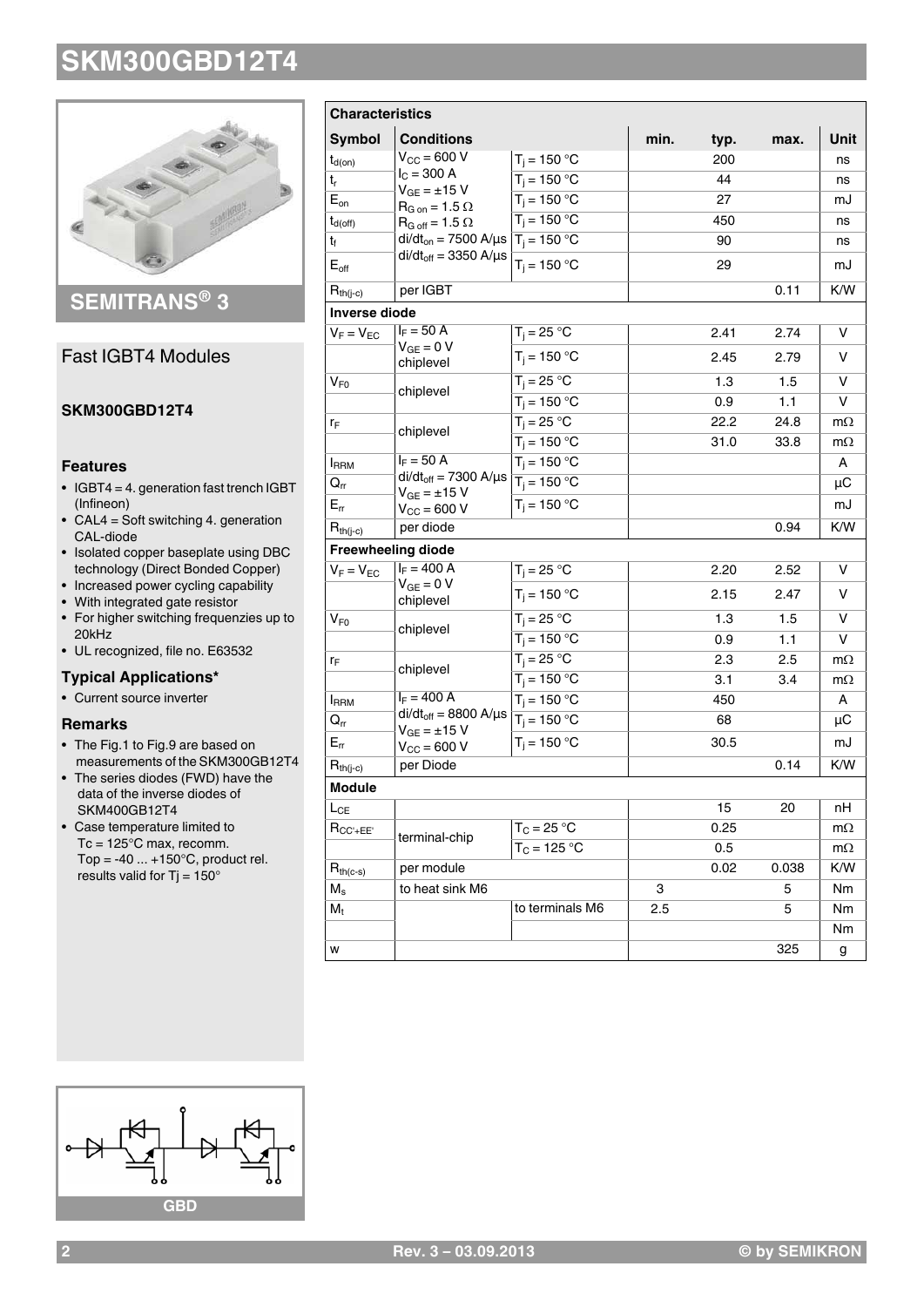









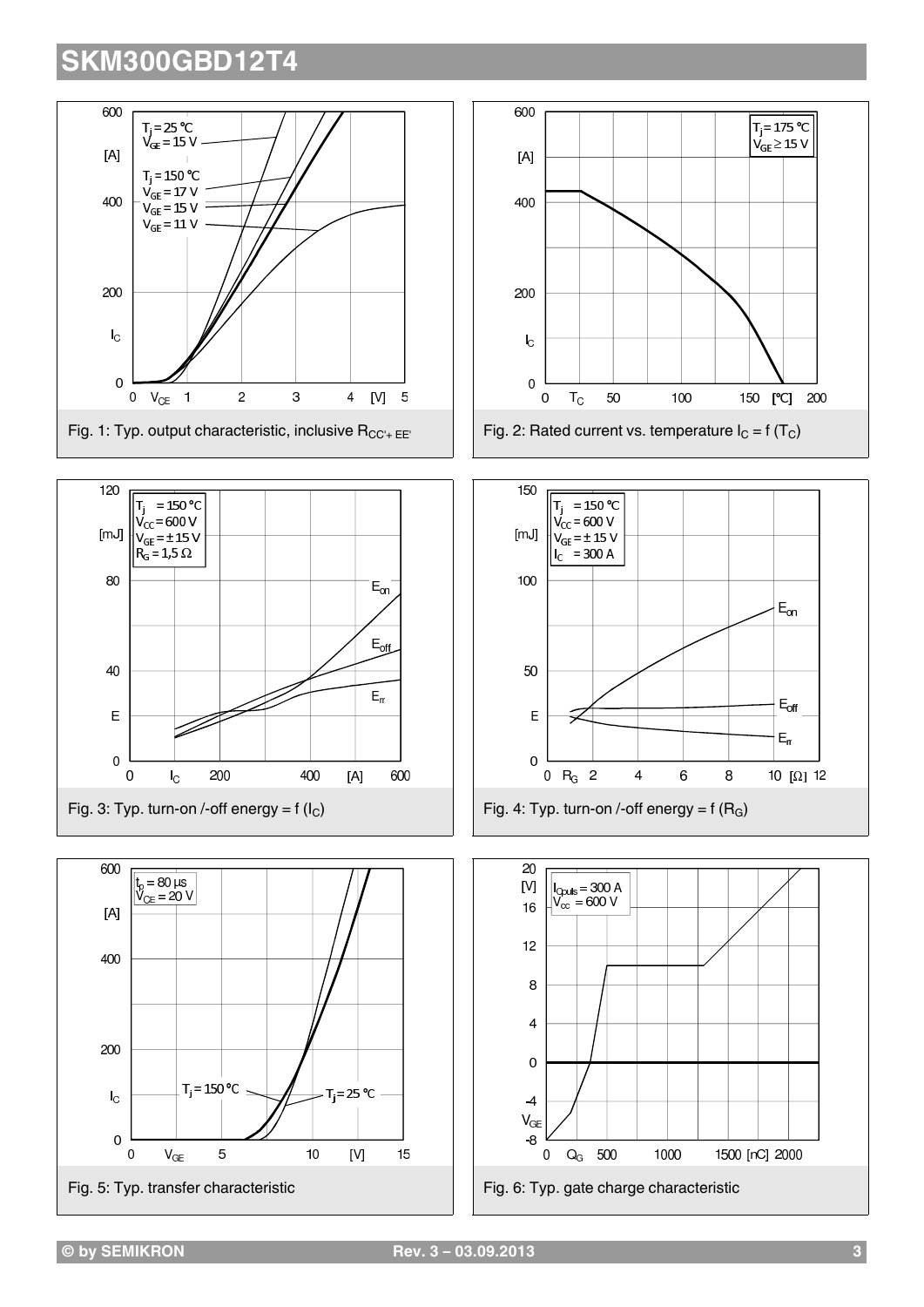